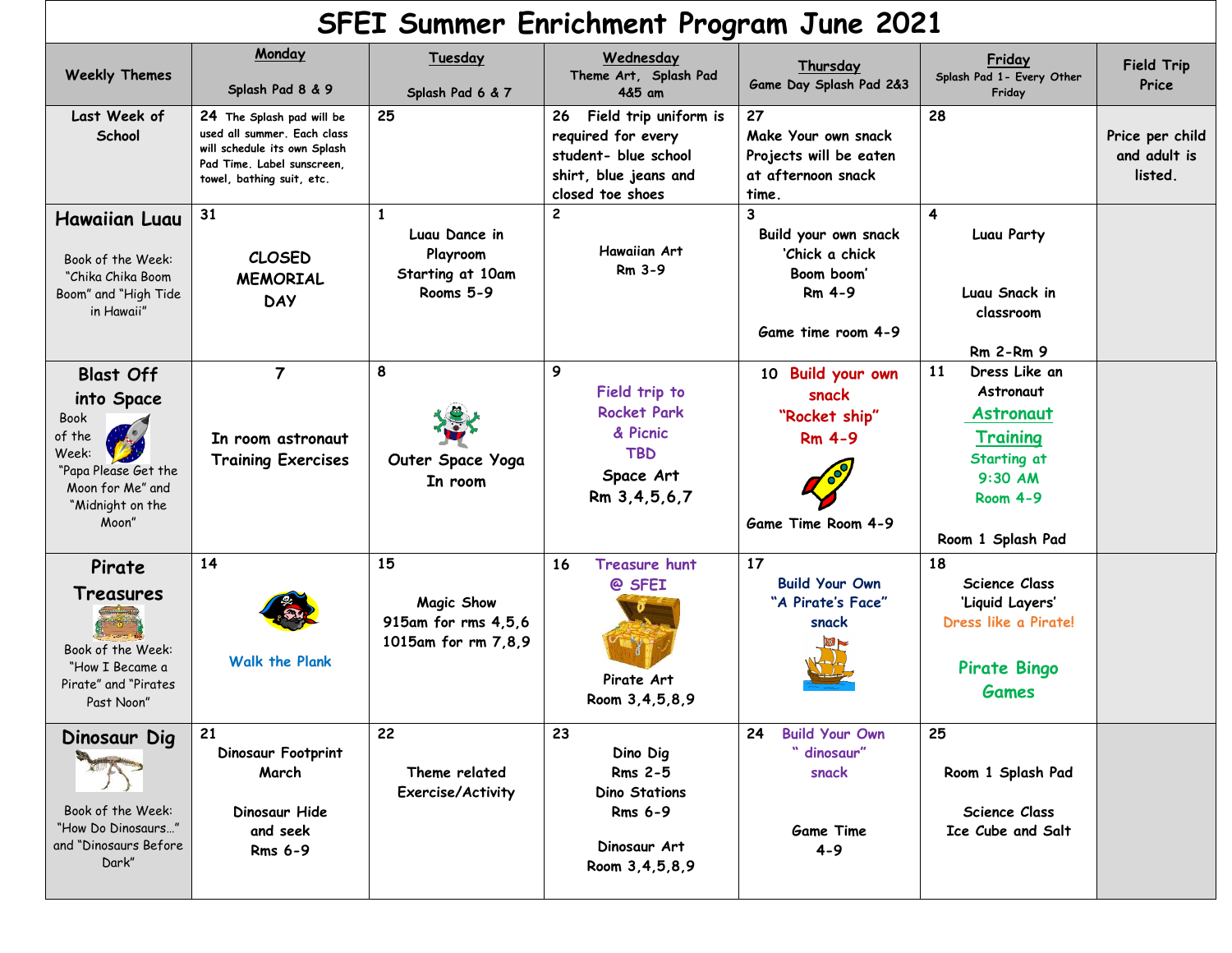| <b>SFEI Summer Enrichment Program - July 2021</b>                                                                         |                                                                                                         |                                                                         |                                                                                                                     |                                                                                                           |                                                                                                                |                            |  |
|---------------------------------------------------------------------------------------------------------------------------|---------------------------------------------------------------------------------------------------------|-------------------------------------------------------------------------|---------------------------------------------------------------------------------------------------------------------|-----------------------------------------------------------------------------------------------------------|----------------------------------------------------------------------------------------------------------------|----------------------------|--|
| Weekly<br><b>Theme</b>                                                                                                    | Monday<br>Splash Pad<br>Rm 8 & 9                                                                        | Tuesday<br>Splash Pad<br>Rm 6 & 7                                       | Wednesday<br>Theme Art, Splash Pad<br>Rm 4&5 am,                                                                    | Thursday<br>Game Day & Splash Pad<br>Rm 2&3 am,                                                           | Friday<br>Classroom<br>Performances, Splash<br>Pad Rm 1                                                        | <b>Field Trip</b><br>Price |  |
| 乘<br>Patriotic<br>Week<br>Book of the<br>Week:"Duck for<br>president"                                                     | 28<br>'Flag Find'                                                                                       | 29<br>Theme related<br><b>Exercise/Activity</b>                         | 30<br>Patriotic Art<br>In Class<br>Make Kites to Fly                                                                | 1<br><b>Build Your Own</b><br>" Fruit Flag"<br>Snack<br>Science class Rm 4-9<br>Rocket Launch             | $\mathbf{2}$<br>Science Class<br>Room 6-9<br>Firecracker Slime<br>Room 6-9<br>Dress up Red, White<br>and Blue! |                            |  |
| A Camping<br>We Will Go<br>Book of the<br>Week:<br>"Froggy Goes<br>Camping"                                               | 5<br><b>CLOSED</b><br>for July 4th                                                                      | 6<br>Wetlands Wagon<br>Outreach Program<br>9am Rms 5-7<br>10 Am Rms 8-9 | $\overline{7}$<br>Nature scavenger<br>Hunt and Picnic in<br>Quad<br><b>TBD</b><br>Camping Art<br>Room 3, 4, 5, 8, 9 | <b>Build Your Own</b><br>8<br>'Campsite'<br>Snack<br>Game Time Rm 4-9                                     | 9<br>Room 1 Splash Pad<br><b>Science Class</b><br>Pretty penny                                                 |                            |  |
| Locomotion<br>Commotion<br>Book of the<br>Week:<br>"If I Built a Car"                                                     | 12<br><b>Ambulance Visit</b><br><b>Rms 5&amp;6 10am</b><br>Rms 7,8&9 1030AM                             | 13<br>Theme related<br>Exercise/Activity                                | 14<br>Make train cars<br>Transportation Art<br>Room 2, 3, 4, 5, 8, 9                                                | <b>Build Your Own</b><br>15<br>"Car"<br>Snack<br>Put on Little engine<br>that could play in<br>classrooms | 16<br><b>Science Class</b><br><b>Room 6-9</b><br><b>Bottle Rocket</b>                                          |                            |  |
| Animal<br>Adventures<br><b>All Collection</b><br>Book of the<br>Week:<br>"Move Over<br>Rover" and "Lions<br>at Lunchtime" | 19<br><b>Armand Bayou Nature</b><br>Center<br>Mammal Mania<br>Room 5,6&7 at 10am<br>Room 8&9 at 1030 am | 20<br><b>Animal Bingo</b><br><b>Animal Movements</b><br>In classrooms   | 21<br><b>Make Animal Masks</b><br>(save for Pictures)<br>Animal Art<br>Room 2, 3, 4, 5, 6, 7, 8, 9                  | 22<br><b>Build Your Own</b><br>"Animal Faces"<br><b>Snack</b><br>Game Time Rm 4-9                         | 23<br><b>Science Class</b><br><b>Room 6-9</b><br><b>Dancing Worms</b><br>Room 1 Splash Pad                     |                            |  |